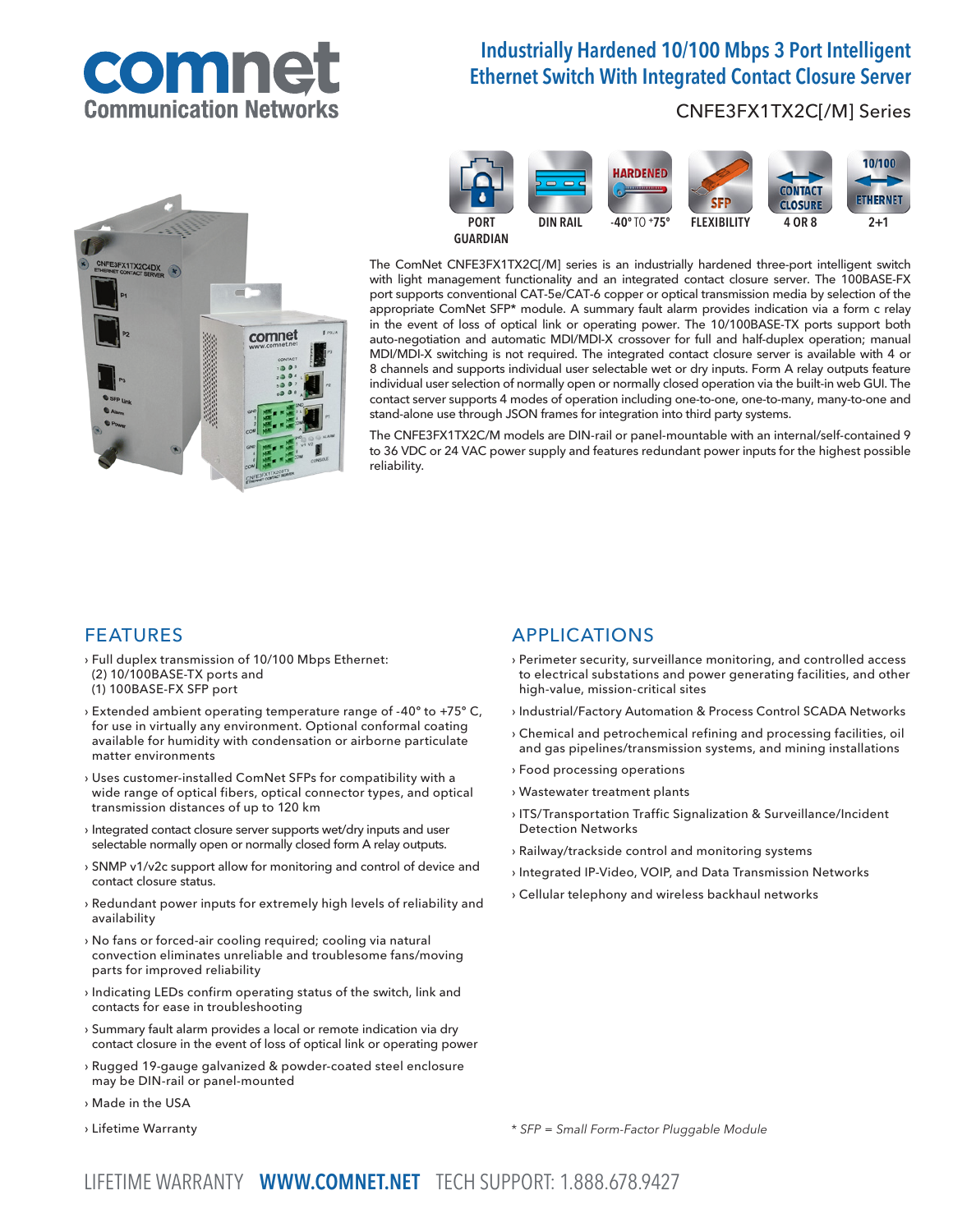# CNFE3FX1TX2C/M Series **Industrially Hardened 10/100 Mbps 3 Port Intelligent** Ethernet Switch With Integrated Contact Closure Server

# SPECIFICATIONS

#### Data

Data Interface Ethernet Data Rate 10/100 Mbps

#### **Contacts**

Response Time 60ms when paired one-to-one (network dependent) Input/Output Channels 4 or 8 (model dependent) Inputs 4 or 8 Opto-Isolated Wet or Dry (model dependent) Wet Input Voltage 9-50 VDC Input Isolation 3000 VRMS Outputs 4 or 8 Form A Contacts User Selectable Normally

Output Rating 60W @ 220 VDC or 250 VAC, non-resistive loads Output Isolation 2500 VRMS

#### Fiber Connectors<sup>1</sup> Requires selection of sold-separately SFP

**Connectors** 

Power **4-Position Screw Terminal Block** 10/100BASE-TX 2 × RJ45 100BASE-FX  $1 \times$  SFP<sup>1</sup> pluggable optics Requires selection of sold-separately SFP modules. See ComNet data sheet for number, description, and compatibility of SFP modules Fault Relay 3-Position Screw Terminal Block Contact Closure Screw Terminal Block Console Mini USB

IEEE 802.3 Compliant

Duplex Optical Port

Full Duplex or Half Duplex Electrical Ports/Full

Open or Normally Closed (model dependent)

modules. See ComNet data sheet for number, description, and compatibility of SFP modules

#### Summary Fault Alarm

 Form C contacts for local or remote indication of loss of operating power, or loss of optical link

Relay Contacts: Rated at 110 VDC @ 0.25A, non-inductive load; or 125 VAC @ 0.3A, non-inductive load

#### Management

SNMP SNMP V1/2c

#### Switch Properties

Switching Latency 7 µs Switching Bandwidth 600 Mbps MAC Table 1K Processing Store-and-Forward



#### Software Features

Contact Outputs Normally Open or Normally Closed Contact Mapping Port Configuration, Status, Statistics **SNMP** Enable/Disable Ports Port Guardian Physical Port Lockout IGMP Host capabilities SNMP Trap Static Multicast MAC Routing Static MAC Lock Security Active Ping Check with SNMP Trap, & Port Shutdown capability

#### Ethernet Standards

IEEE 802.3 for 10BASE-T IEEE 802.3u for 100BASE-TX and 100BASE-FX IEEE 802.3x Flow Control and Back Pressure

#### Power

| <b>Power Consumption</b>  | 5 W (max)                                         |
|---------------------------|---------------------------------------------------|
| Power Input               | Dual 9 to 36 VDC or 24 VAC                        |
| <b>Current Protection</b> | Automatic Resettable Solid-State Current Limiters |

- Contact State - Fault

- RJ45 & SFP Link / Activity

mounting adapter included.

#### Mechanical

Indicator LEDs - Operating Power

- Housing 19-Gauge galvanized steel, power-coated finish Ingress Protection IP-30 Rated Mounting Standard DIN-Rail or panel-mount. Panel-
- ComFit Dimensions  $6.1 \times 5.3 \times 2.2$  in  $(15.5 \times 13.5 \times 5.6$  cm) Mini Dimensions Weight (unpacked) <2 lb / 0.9 kg Circuit Board Meets IPC standards

#### **Environmental**

MTBF >100,000 hours Operating Temperature -40°C to +75°C Storage Temperature -40°C to +85°C Contact Operations 1 × 10<sup>-6</sup> minimum

w/ wall mount adapter plate  $5.4 \times 2.7 \times 2.9$  in (13.7  $\times$  6.7  $\times$  7.4 cm) w/ DIN rail mount clips  $3.9 \times 2.7 \times 3.6$  in (9.9  $\times$  6.7  $\times$  9.1 cm)

# Operating Humidity 5% to 95% (Non-condensing)²

[1] Multimode fiber needs to meet or exceed fiber standard ITU-T G.651. Single mode fiber needs to meet or exceed fiber standard ITU-T G.652



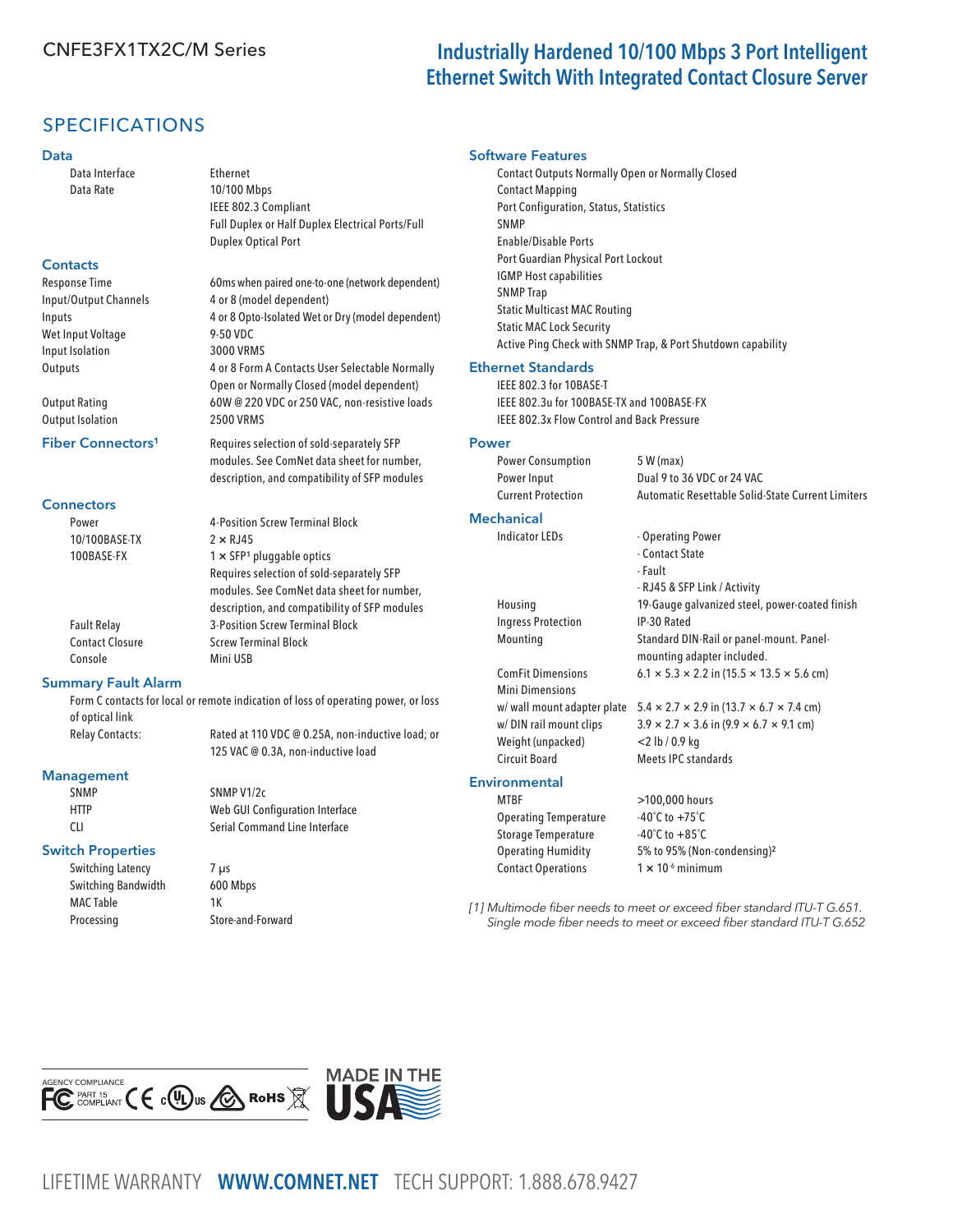# DIN MOUNT OUTLINE AND INSTALLATION DRAWING



# ORDERING INFORMATION

| <b>Part Number</b>   | <b>Description</b>                                                                                                                                                                                                                                                                                                                                         |  |
|----------------------|------------------------------------------------------------------------------------------------------------------------------------------------------------------------------------------------------------------------------------------------------------------------------------------------------------------------------------------------------------|--|
| CNFE3FX1TX2C8TX/M    | DIN Mount Industrially hardened 10/100 Mbps 3-Port Intelligent Ethernet Switch With Contact Server, 8 Contact Inputs, 1 SFP FX + 2TX                                                                                                                                                                                                                       |  |
| CNFE3FX1TX2C8RX/M    | DIN Mount Industrially hardened 10/100 Mbps 3-Port Intelligent Ethernet Switch With Contact Server, 8 Contact Outputs, 1 SFP FX + 2TX                                                                                                                                                                                                                      |  |
| CNFE3FX1TX2C4DX/M    | DIN Mount Industrially hardened 10/100 Mbps 3-Port Intelligent Ethernet Switch With Contact Server, 4 Contact Inputs & Outputs, 1 SFP FX + 2TX                                                                                                                                                                                                             |  |
| CNFE3FX1TX2C8TX      | ComFit 2-slot Industrially hardened 10/100 Mbps 3-Port Intelligent Ethernet Switch With Contact Server, 8 Contact Inputs, 1 SFP FX + 2TX                                                                                                                                                                                                                   |  |
| CNFE3FX1TX2C8RX      | ComFit 2-slot Industrially hardened 10/100 Mbps 3-Port Intelligent Ethernet Switch With Contact Server, 8 Contact Outputs, 1 SFP FX + 2TX                                                                                                                                                                                                                  |  |
| CNFE3FX1TX2C4DX      | ComFit 2-slot Industrially hardened 10/100 Mbps 3-Port Intelligent Ethernet Switch With Contact Server, 4 Contact Inputs & Outputs, 1 SFP FX + 2TX                                                                                                                                                                                                         |  |
| Included Accessories | Panel Mounting Adaptor Plate Kit with Mounting Hardware<br>DIN Rail mounting Adaptor Clip Kit with Mounting Hardware (/M units only)                                                                                                                                                                                                                       |  |
| <b>Options</b>       | DIN Rail Power supply (sold separately)<br>User selection of ComNet SFP (see SFP Modules data sheet for product numbers and compatibility before ordering)<br>[2] Add suffix '/C' for Conformally Coated Circuit Boards to extend to humidity-with-condensation and airborne particulate matter environments<br>conditions (Extra charge, consult factory) |  |

Note: In a continuing effort to improve and advance technology, product specifications are subject to change without notice.

# C Low Power Consumption



3 CORPORATE DRIVE | DANBURY, CONNECTICUT 06810 | USA | T: 203.796.5300 | F: 203.796.5303 | TECH SUPPORT: 1.888.678.9427 | INFO@COMNET.NET

© 2020 Communication Networks. All Rights Reserved. "ComNet" and the "ComNet Logo" are registered trademarks of Communication Networks. 13 Jan 2020 8 TURNBERRY PARK ROAD | GILDERSOME | MORLEY | LEEDS, UK LS27 7LE | T: +44 (0)113 307 6400 | F: +44 (0)113 253 7462 | INFO-EUROPE@COMNET.NET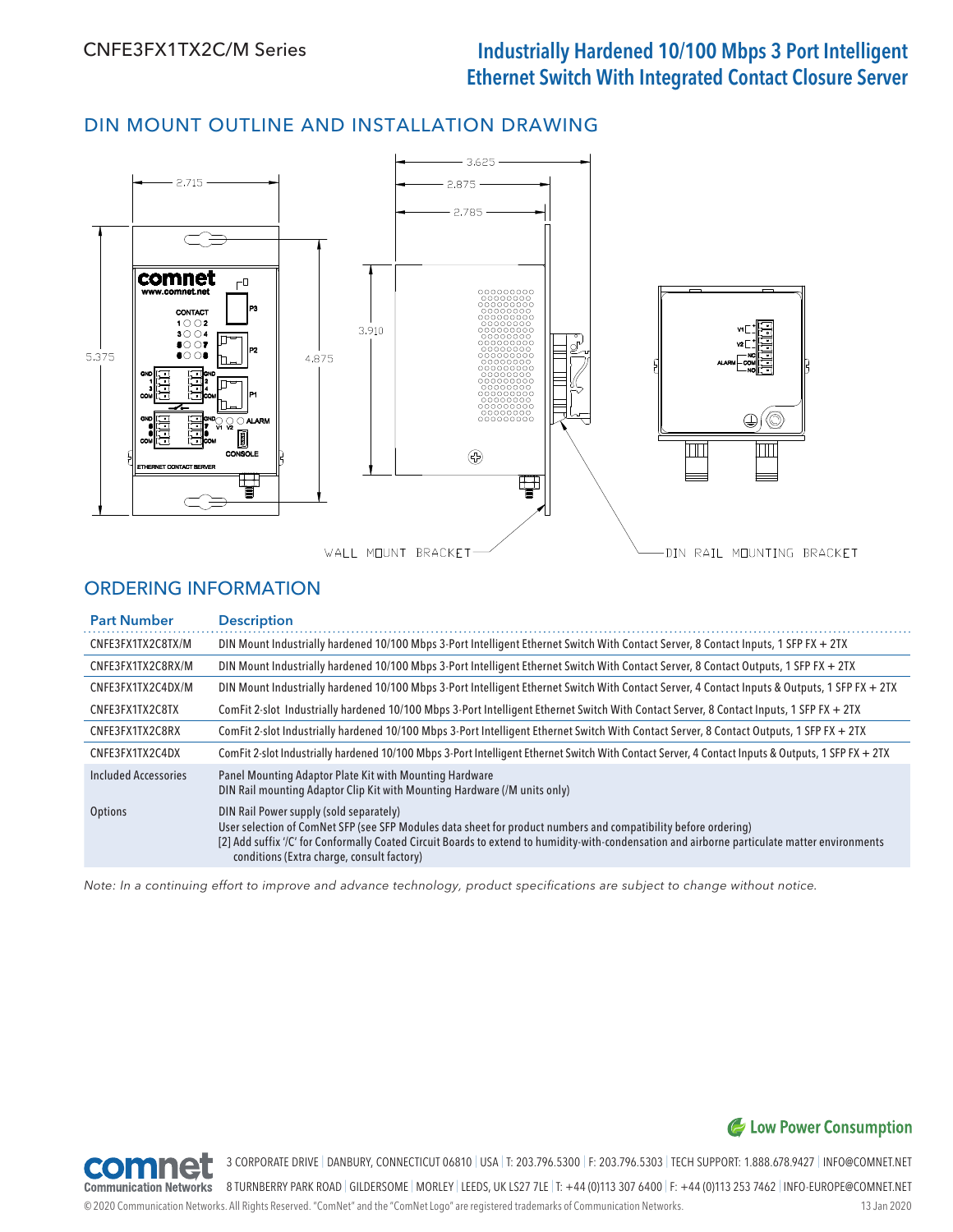# CNFE3FX1TX2C/M Series **Industrially Hardened 10/100 Mbps 3 Port Intelligent** Ethernet Switch With Integrated Contact Closure Server

C8RX MODEL

Contact Output

 $\overline{\phantom{a}}$ 

# TYPICAL APPLICATIONS



## C Low Power Consumption



3 CORPORATE DRIVE | DANBURY, CONNECTICUT 06810 | USA | T: 203.796.5300 | F: 203.796.5303 | TECH SUPPORT: 1.888.678.9427 | INFO@COMNET.NET

8 TURNBERRY PARK ROAD | GILDERSOME | MORLEY | LEEDS, UK LS27 7LE | T: +44 (0)113 307 6400 | F: +44 (0)113 253 7462 | INFO-EUROPE@COMNET.NET **Communication Networks** 

© 2020 Communication Networks. All Rights Reserved. "ComNet" and the "ComNet Logo" are registered trademarks of Communication Networks. 13 Jan 2020